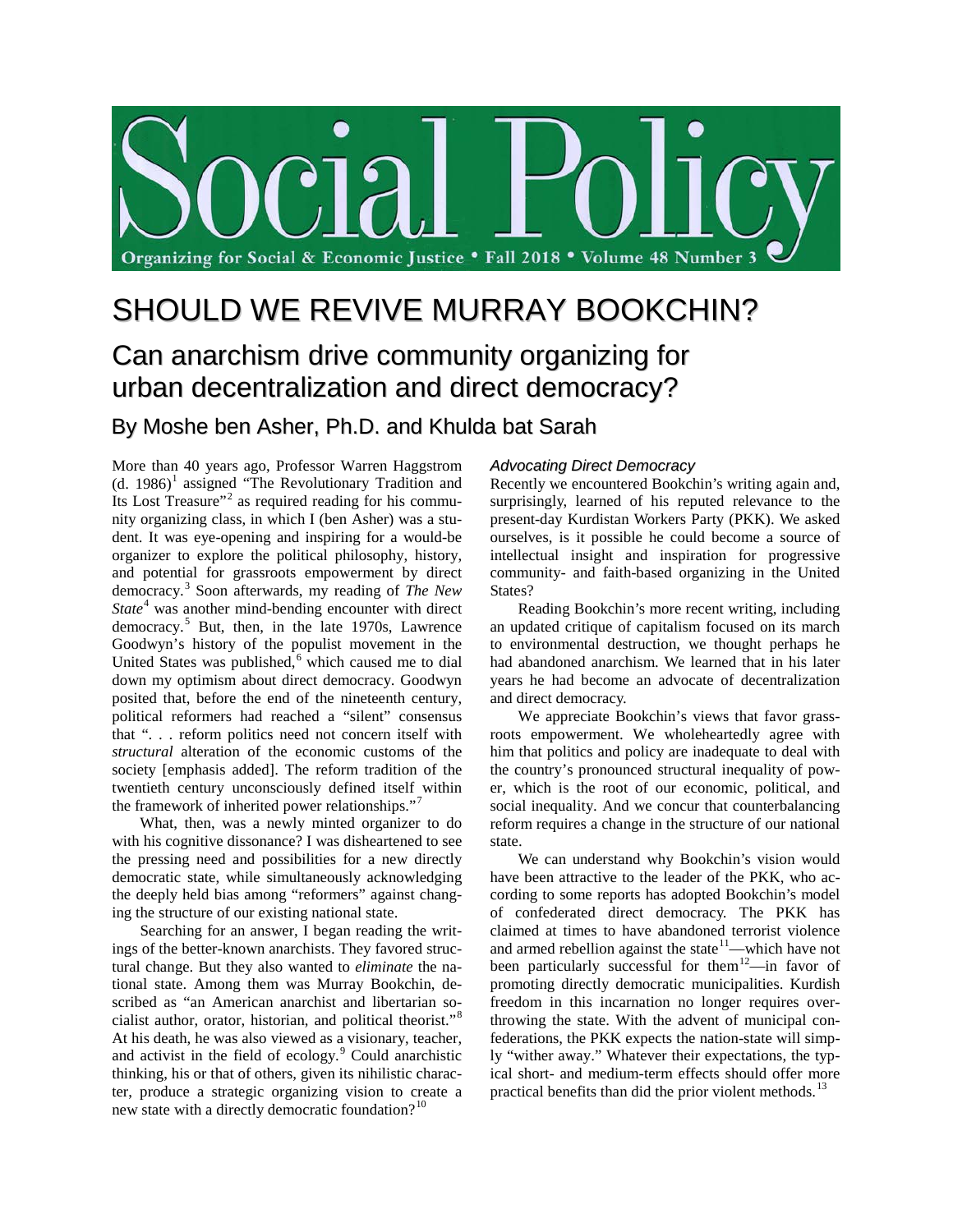We have also been especially interested in Bookchin's attractiveness to advocates of "radical municipalism." They regard him as an intellectual and ideological mentor for their activism, which we will explore in an upcoming issue of *Social Policy*.

#### *Caveat Emptor*

But we can't swallow Bookchin's notion of replacing the nation-state with a "confederation of free municipalities." He would have us assume that the United States of America will cease to exist in the foreseeable future. We're not seers, but we can distinguish between (a) revolutionary change in the form of a nation's government, which is certainly possible, and (b) the end of a nation as an identifiable state. It's not that nationstates never end—of course, they do. But when they do, it's the result of historical forces or military conquest by a foreign power, not an organized internal political or social movement, although such movements may be present to pick up the pieces.

Is it conceivable that conditions in the U.S. will bring about an incremental disintegration of the country as a nation-state, creating a void eventually to be filled by bottom-up institutions of libertarian municipalism? Neither we, nor we imagine the billionaire class, are holding our collective breaths in anticipation of that possibility. It's beyond far-fetched.

When it comes to municipal confederations as the antidote to government nonfeasance and malfeasance, caveat emptor. Eliminating representative metropolitanwide government (not to mention state and national governments) would at best introduce mind-boggling economic spillovers and political swings between chaos and rigidity, particularly in industrialized states and their urban centers.<sup>[14](#page-6-0)</sup> The tripartite economic and political interests of (a) metropolitan areas, (b) districts within the metropolitan areas, and (c) neighborhoods within the districts, are not the same, and they cannot be represented politically as if they are the same.<sup>[15](#page-6-1)</sup>

This deals a knockout blow to a basic principle of libertarian municipalism. Legislators or administrators serving ex officio at the pleasure of neighborhood assemblies, as proposed by Bookchin, are not likely to manage the demands of *metropolitan* government, let alone the demands of regional, statewide, and national governance. We would expect them instead, naturally enough, to represent disproportionately the narrower interests of their neighborhood constituencies at the expense of district and metropolitan missions.<sup>[16](#page-6-2)</sup>

Bookchin argues, however, "In the case of libertarian municipalism, parochialism can thus be checked not only by the compelling realities of economic interdependence but by the commitment of municipal minorities to defer to the majority wishes of participating communities."[17](#page-6-3) It has a hopeful ring to it, but we don't see any convincing evidence that it's likely to turn out as he imagined.

Moreover, whatever future we anticipate, we ought to base our expectations on what we know historically about urban "civic behavior." That nearby neighbors may at times see their common interests and decide to cooperate for their common good, we may reasonably expect.<sup>[18](#page-6-4)</sup> But because each neighborhood has its own cultural, class, and historical identity, each is far less likely to form political alliances at the district or metropolitan level with other, very different, non-contiguous neighborhoods. Try to imagine, for example, agreement on urban renewal (which we know as "urban removal" for its effects on low-income neighborhoods) by the residents of the demographically disparate South Central and Westside districts of Los Angeles. Likewise, the neighborhoods of Pacoima and Larchmont have vastly different interests in regard to routing metropolitan rapid-transit.

Regarding the behavior of urban citizens in neighborhood jurisdictions small enough for direct democracy, Bookchin assumed that, ". . . the special interests that divide people today into workers, professionals, managers, and the like would be melded into a general interest in which people see themselves as citizens guided strictly by the needs of their community and region rather than by personal proclivities and voca-tional concerns."<sup>[19](#page-6-5)</sup>

Bookchin's assumption, however, has no foundation in urban history or social science. Another anarchist, John P. Clark, concludes that "Bookchin's programmatic formulations sometimes seem to presuppose that such a citizenry has already been formed and mere-ly awaits the opportunity to take power."<sup>[20](#page-6-6)</sup>

### *Polycentric Public Powers*

Resolving the competing and conflicting interests of the three urban arenas and constituencies—metropolitan, district, and neighborhood—requires separating and balancing their powers. We should not assume that the culture and interests of the neighborhood (which at times can be acutely inward-looking) can adequately govern the whole metropolitan area. Nor should we assume, as is assumed now virtually everywhere, that metropolitan-level officials' ideologies and interests should exclusively govern the application of public powers<sup>[21](#page-6-7)</sup> in neighborhoods.<sup>[22](#page-6-8)</sup> But resolution can largely be achieved electorally in a polycentric metropolitan government structure, in which constituencies based on districts (rather than neighborhoods) elect both district and metropolitan officials.<sup>[23](#page-6-9)</sup>

The destructive effects of imposing metropolitan or statewide development schemes on powerless neighborhoods can be seen in the City of Los Angeles. Land developers have been allowed to run amok. The City has given priority to their profit-seeking over environmental, esthetic, ethnic, and cultural objections raised in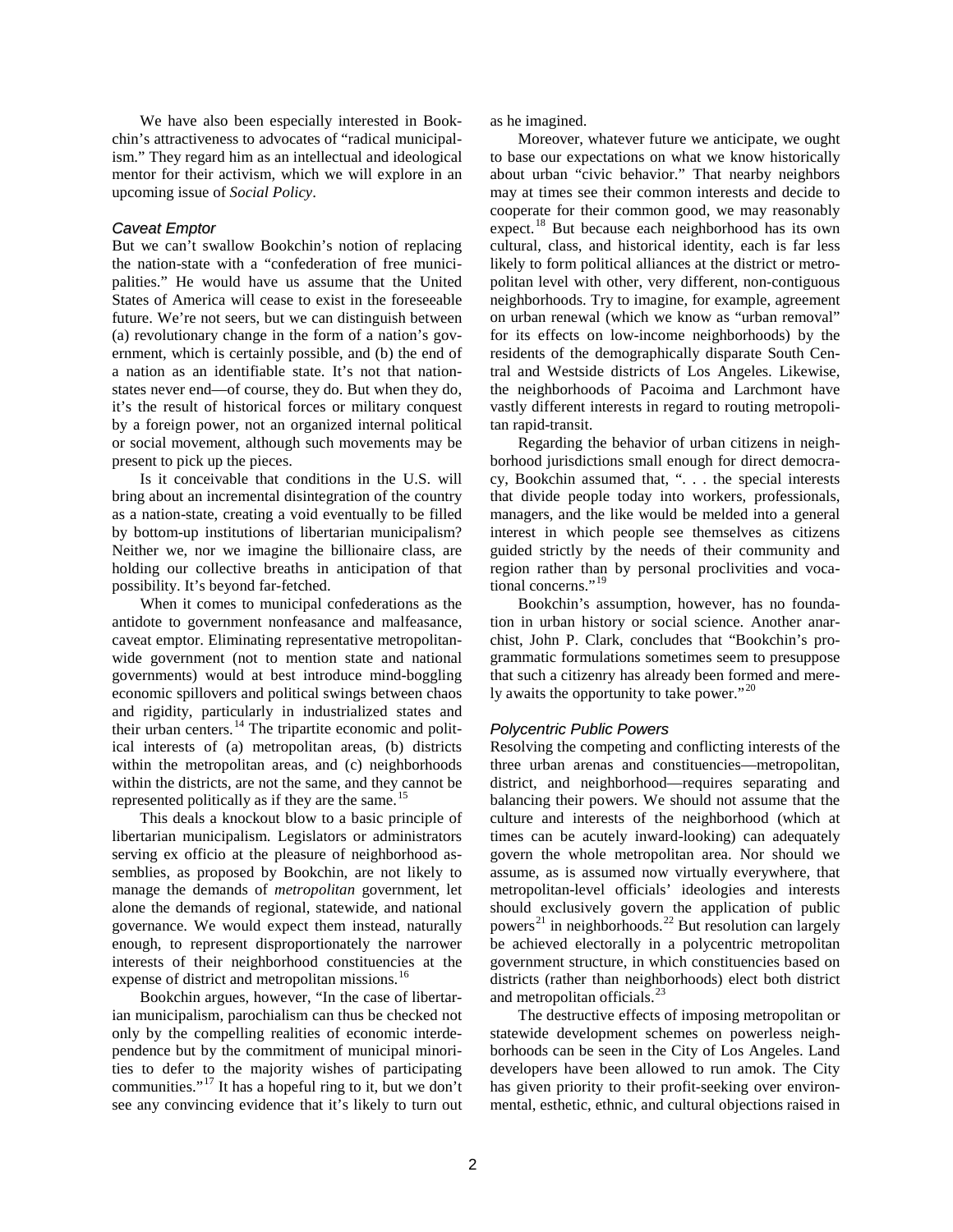the public interest. $^{24}$  $^{24}$  $^{24}$  Similarly, by the introduction of Senate Bill 827 in 2018, which would have compelled cities to allow more dense housing near public transit hubs, the State of California threatened to undermine the integrity of powerless neighborhoods.<sup>[25](#page-6-11)</sup> Although the bill died in its first committee hearing, its sponsors intend to resurrect it in the 2019 legislative session, promising that "the battle to increase California's housing supply has just begun."[26](#page-6-12) The legislation created vociferous factions among municipal residents and var-ious other interested parties.<sup>[27](#page-6-13)</sup> As one L.A. resident noted: "SB 827 . . . could have a dramatic impact on L.A.'s Jewish community [and on African-American, Armenian, Chicano, Chinese, Ethiopian, Filipino, Japanese, Korean, Persian, Thai, and Vietnamese communities] by altering the neighborhoods where many of us live."<sup>[28](#page-6-14)</sup> The State of California should not compel the identical development in substantially different neighborhoods; but instead, neighborhoods should have sufficient institutionalized public powers to choose the extent to which they adopt development policies and practices, based on legislation that offers them options. [29](#page-6-15)

What's called for is a polycentric model, which is reflected in our system of national, state, and local gov-ernments.<sup>[30](#page-6-16)</sup> Polycentricity can produce a balancing of power between the different levels of government, which is as vital to healthy democracy as the more commonly recognized intra-governmental separation of powers we see within all three levels of government. The balancing of power between governments ensures that the powers of the national government are somewhat "balanced" (read, narrowed) by the powers of state governments, and the powers of state governments are somewhat balanced by the powers of local governments. This model enables a strategic organizing vision of directly democratic urban government in which neighborhoods, districts, and metropolitan jurisdictions share the public powers.

Then, too, if we're going to have directly democratic metropolitan government, it is not enough to have models that are theoretically coherent. They must also fit within the cultural experience of our diverse urban citizenry. Tellingly, Bookchin's vision does not go beyond the vague ideological conviction that we need directly democratic municipalities, which in turn will name deputies to be responsible for metropolitan governance.

What in Bookchin's scenario, then, would serve as a system of local law? Should we assume that he imagined the populations of directly democratic assemblies operating without laws, or with laws that each assembly would devise for itself, or that the assemblies would evolve a "common law" that would be binding on all? If there is to be law, assuming that humankind will not have reached the kind of perfection that precludes conflicts and crimes, will each municipality have its own civil and criminal courts to adjudge every legal matter, from causing a nuisance to mass murder? And if, on the other hand, all the libertarian municipalities within a region share a common law in the absence of any higher authority, who will be responsible for legislating and enforcing the common laws and procedures governing civil conflicts and alleged criminality? To what judicial authority would appeals be directed? And if there is no common law, how would commerce and social integration among the various municipalities be possible? The anarchist vision, for all its ideological purity, turns out to be institutional nonsense and a harbinger of social chaos and rigidity.

By way of contrast, we have proposed elsewhere open, directly democratic New England town government as the ideal model for urban neighborhood gov-ernance.<sup>[31](#page-6-17)</sup> We have also proposed two-tier metropolitan government as the model for overall metropolitan governance. Our expectation that these models will be acceptable to the citizenry reflects their well-tested functionality, their historical and widespread adoption in this country, and their suitability for institutional integration in a polycentric structure of governance.

On the subject of economics, Bookchin proposed "municipalizing" the economy, which is attractive in some respects. But it loses credibility when proposed as a replacement for virtually all private industry. Consider his proposal from an organizer's perspective. How might we expect it to play at the door in an organizing drive or campaign? Should we expect that citizens will understand and support confiscating all private industry and placing it under the authority of a confederation of municipalities? Then, too, we wonder if Bookchin seriously considered how the major stockholders and managers of private industries would respond to the idea that their enterprises would be commandeered by liber-tarian municipalities.<sup>[32](#page-6-18)</sup>

Bookchin paid a great deal of attention to the hoped-for future, including how the progressive grassroots forces should transform themselves to attain it. But he mostly ignored what the billionaires and their enablers would do to prevent that, the limitless resources they would devote to maintain the status quo or even to widen the existing inequality of power. Insofar as we can tell, his writing ignores one of the guiding principles of social strategy—to wit: carefully assess the opposition, especially vis-à-vis the resources of your own organization or movement.

### *Ideological & Utopian Bias*

We are not surprised by this strategic insufficiency, since Bookchin was much more devoted to ideological insight than to its institutional counterpart. He seemingly didn't understand that knowing what people *do* institutionally is at least as important as what they *think*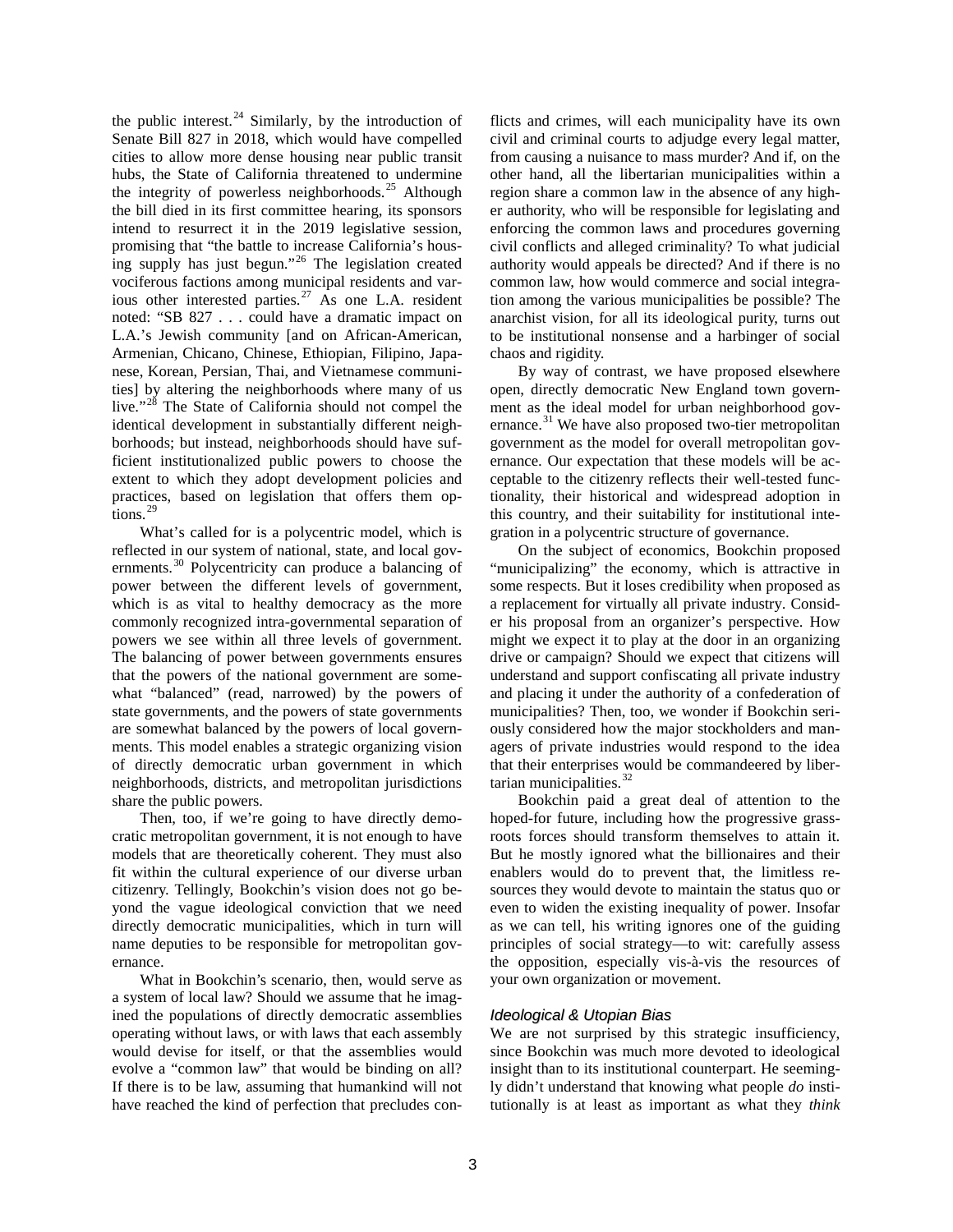ideologically. Our experience is that action leads to understanding much more often than understanding leads to action.

While Bookchin had a populist streak a mile wide, he also had utopian inclinations a mile deep. They led him to promote direct democracy without a practical organizing strategy to bring it to life within the framework of metropolitan, state, and national governments.

Bookchin recognized that changing the structure of the state requires a popular movement. He claimed readiness to wage war against the "cosmic forces of capitalism."[33](#page-6-2) But he had virtually nothing to say practically about the funding needed to sustain professional movement-organizing; so his waging war against capitalism sounds like pie in the sky in the by and by.

Similarly, he failed to address how the newly emerging municipalities would acquire public powers. Is it possible he believed that every aspect of political, economic, and social life should be entirely voluntary? One thoughtful critique of Bookchin notes that libertarian municipalism is ". . . distant . . . from any actual exercise of public power."<sup>[34](#page-6-19)</sup> In our view, he simply didn't address the subject of acquiring municipal public powers, which are indispensable to organized society. Notably, public powers are under the ultimate control of state legislatures which are much more conservative (read, beholden to the donor class<sup>35</sup>) than urban gov-ernments.<sup>[36](#page-6-4)</sup> What, then, should we assume about how libertarian municipalism would overcome those conservative forces to become more than voluntary associations of individuals with various shared interests?

Given Bookchin's preoccupation with vision and ideology, we're not optimistic about the prospects for empowered libertarian municipalism. We doubt that his knowledge and experience of movement-building is of the kind that can survive the four or five decades needed to achieve its objectives; or that it can master the challenges of funding, recruiting, educating, and training a corps of dedicated professional organizers.[37](#page-6-21) A grassroots vision of direct citizen-empowerment that fails to carefully assess and strategically respond to institutional forces that will do all in their power to undermine decentralization and direct democracy, deserves the name "utopian."

#### *Bottom Line*

Bookchin's writing leaves us with insurmountable doubts. Seemingly, he was indifferent to balanced social-change thinking, writing, and action, elements of which include: (a) social criticism, which typically spotlights the shortcomings of existing culture and institutions; (b) social futurism, which uses language that draws detailed images of the desired future; (c) social strategy, which describes how to get to the future; (d) social (action) methodology, which describes the tactics and tools of strategy; and (e) social morality, which defines the moral vision and moral action essential for social progress and change.

Bookchin's failure to rigorously address these elements led him to unsupportable assumptions and unjustified expectations. He produced an excess of criticism, a tendency toward futurism unconnected to long-range strategy, an absence of proven methodology, a strategy without specific morally driven conviction or constituency, and a morality exclusive to the anarchist ideological cognoscente rather than inclusive of the general citizenry. The best we can say is that Bookchin was an incisive social critic.

Most problematic in Bookchin's vision is his apparent abhorrence of state or public powers. He implicitly rejected the idea of citizens voluntarily combining their personal power in collective, institutionalized forms that exceed the power of the individual; and which, in turn, can compel individual behavior. To recognize the folly of extending this viewpoint beyond municipalities, one need only imagine modern life without institutions that enable state-legislated motor vehicle codes, federal food and drug regulations, and international aviation flight-rules. We can also imagine—given the current threats to the planet from climate change and global warming—the pressing need for coastal cities to use the best engineering and architectural practices against rising sea levels, which can only be met when those practices are legislated into national, state, and local codes. Bookchin's vision of a future without higher levels of institutional powers, beyond municipalities, is more aptly characterized not as a utopian dream but a dystopian nightmare.

So, the obvious answer to our earlier question is no. We should not revive Murray Bookchin's vision as a source of insight and inspiration for today's community- and faith-based organizing. He and his vision should be left behind in the archives of anarchist luminaries, out of the consciousness of the public, activists, and professional organizers.

### *Institutions of Democracy*

The heart of Bookchin's vision is anarchist antipathy to state institutions per se, as if they are inherently, inevitably, and irredeemably malevolent—and *not necessary*. Bookchin seemingly overlooked or dismissed the indispensable role of such institutions in constructing positive social meanings and socialization, which serve to weave the fabric of society.<sup>[38](#page-6-22)</sup>

One of the dangers of wholesale rejection of higher levels of institutional power is that, as Aristotle understood thousands of years ago, but which has not been acknowledged by anarchists in general or Bookchin in particular: nature abhors a vacuum.<sup>[39](#page-6-23)</sup> The collapse of institutionalized state power creates a void, which is often filled by the emergence of malevolent power-seekers, whether the Bolsheviks in Russia<sup>[40](#page-6-9)</sup> or ISIS in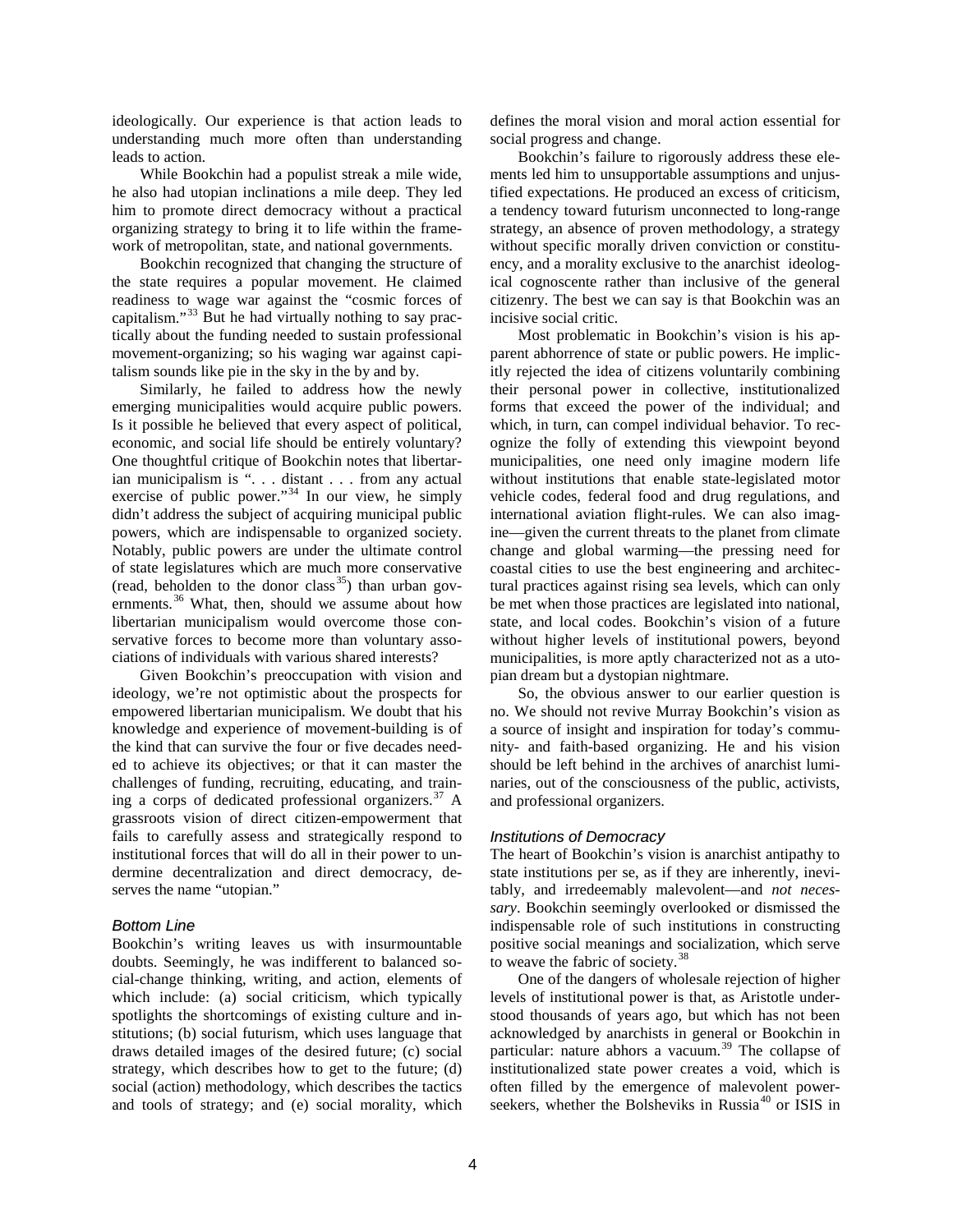Iraq.[41](#page-6-24) Ironically, ISIS recognized the value of local institutions for administration, revenue generation, and political rule. In the absence of democratic institutions, city hall and provincial government may become the bailiwick of players hostile to democracy.<sup>[42](#page-6-25)</sup>

Democracy in its origins and its continuation relies upon the enduring behavior of citizens seeking collectively to meet their common challenges and to realize their hopes and dreams for a better life for themselves and their children—which is true even when our institutions are not yet perfected.

Our hope lies not in our rejection of imperfect democratic institutions but in our willingness to challenge them and to support their improvement. It is our sacred obligation as citizens of a democracy, our exclusive responsibility, to hold our institutions to the highest democratic ideals of accountability, equality, equity, efficiency, and economy. The obligation is sacred because the survival of our nation as a freedom-loving democracy depends upon it.

We cannot escape that obligation by promoting an ideologically pure, sweeping rejection of institutional life beyond municipalities. As Milton Mayer put it: "I am sovereign here. I hold the highest office of the land, the office of citizen, with responsibilities to my country heavier, by virtue of my office, than those of any other officer, including the president. And I do not hold my office by election but by inalienable right. If I try to abdicate it, to the general will, or to my representatives or to my ministers, I am guilty of betraying not only democracy but my nature as a person endowed with certain inalienable rights."<sup>[43](#page-6-26)</sup>

 $\overline{a}$ 

<span id="page-4-2"></span>

<span id="page-4-1"></span><span id="page-4-0"></span><sup>&</sup>lt;sup>1</sup> At the time, Haggstrom was an associate professor at the UCLA School of Social Welfare.<br><sup>2</sup> See Hannah Arendt, *On Revolution* (London: Penguin Books, 1963, 1965), Ch. 6, pp. 215-281.<br><sup>3</sup> The heart of Arendt's "lost t

<span id="page-4-3"></span><sup>&</sup>lt;sup>4</sup> See Mary Parker Follett, *The New State, Group Organization and the Solution of Popular Government* (New York: Longmans, Green & Company, 1918).

<span id="page-4-4"></span> $<sup>5</sup>$  Our reference is not to ballot initiatives, recalls, and referendums, but to the form of "open" (i.e., directly demo-</sup> cratic) governance characteristic of New England towns, Swiss landsgemeinde, and early soviets. <sup>6</sup> *The Populist Moment: A Short History of the Agrarian Revolt in America* (New York: Oxford University Press,

<span id="page-4-5"></span>

<span id="page-4-6"></span><sup>1978)</sup> and *Democratic Promise, The Populist Moment in America* (New York: Oxford University Press, 1976).<br><sup>7</sup> Ibid., p. 531.<br><sup>8</sup> See "Murray Bookchin," Wikipedia [https://en.wikipedia.org/wiki/Murray\_Bookchin].

<span id="page-4-8"></span><span id="page-4-7"></span><sup>&</sup>lt;sup>9</sup> See Douglas Martin, "Murray Bookchin, 85, Writer, Activist and Ecology Theorist, Dies," *New York Times* (August 7, 2006).

<span id="page-4-9"></span><sup>&</sup>lt;sup>10</sup> For a detailed critique of Bookchin, see John P. Clark, "Beyond the limits of the city: A communitarian anarchist critique of libertarian municipalism," in *The Impossible Community: Realizing Communitarian Anarchism* (New

 $^{11}$  The Anadolu Agency, an international news agency run by the Turkish government, reported there was a demonstration on January 12, 2018 in the Manbij District of Aleppo against PKK "militants." See YouTube video, "Hundreds protest against violence of PYD/PKK in Manbij, Syria," Anadolu Agency (January 13, 2018) [https://www.youtube.com/watch?v=KX5sE3jewG0]. <sup>12</sup> See Wes Enzinna, "A Dream of Secular Utopia in ISIS' Backyard," *New York Times* (November 24, 2015):

<sup>&</sup>quot;Since its founding in 1978, the P.K.K., led by [Abdullah] Ocalan, had been fighting for independence from Turkey, hoping to establish a homeland for the country's 14 million Kurds. The effort had caused the deaths of 40,000 people, thousands of them civilians, and led to the imprisonment of Ocalan. The American State Department designated the P.K.K. a terrorist organization in 1997." The difficulty of obtaining reliable contemporary news accounts of PKK activity suggests that it's best to avoid definitive conclusions about the purposes and actions of the PK

 $^{13}$  We lack the expertise to make predictions regarding the PKK's adoption of Bookchin's vision of municipal confederations, but we note that the PKK remains outlawed as a terrorist organization by Turkey

<sup>(</sup>http://www.mfa.gov.tr/pkk.en.mfa), the U.S. (https://www.state.gov/j/ct/rls/other/des/123085.htm), and the E.U. (https://eeas.europa.eu/headquarters/headquarters-homepage/8573/statement-spokesperson-latest-pkk-attacks-southeast-turkey\_en). See Juan Masullo and Francis O'Connor, "PKK Violence Against Civilians: Beyond the Individual, Understanding Collective Targeting," *Terrorism and Political Violence* (August 2, 2017)

<sup>[</sup>https://www.tandfonline.com/doi/abs/10.1080/09546553.2017.1347874?journalCode=ftpv20]. <sup>14</sup> See our paper, "Directly Democratic Metropolitan Government," *Social Policy* (Spring 2016).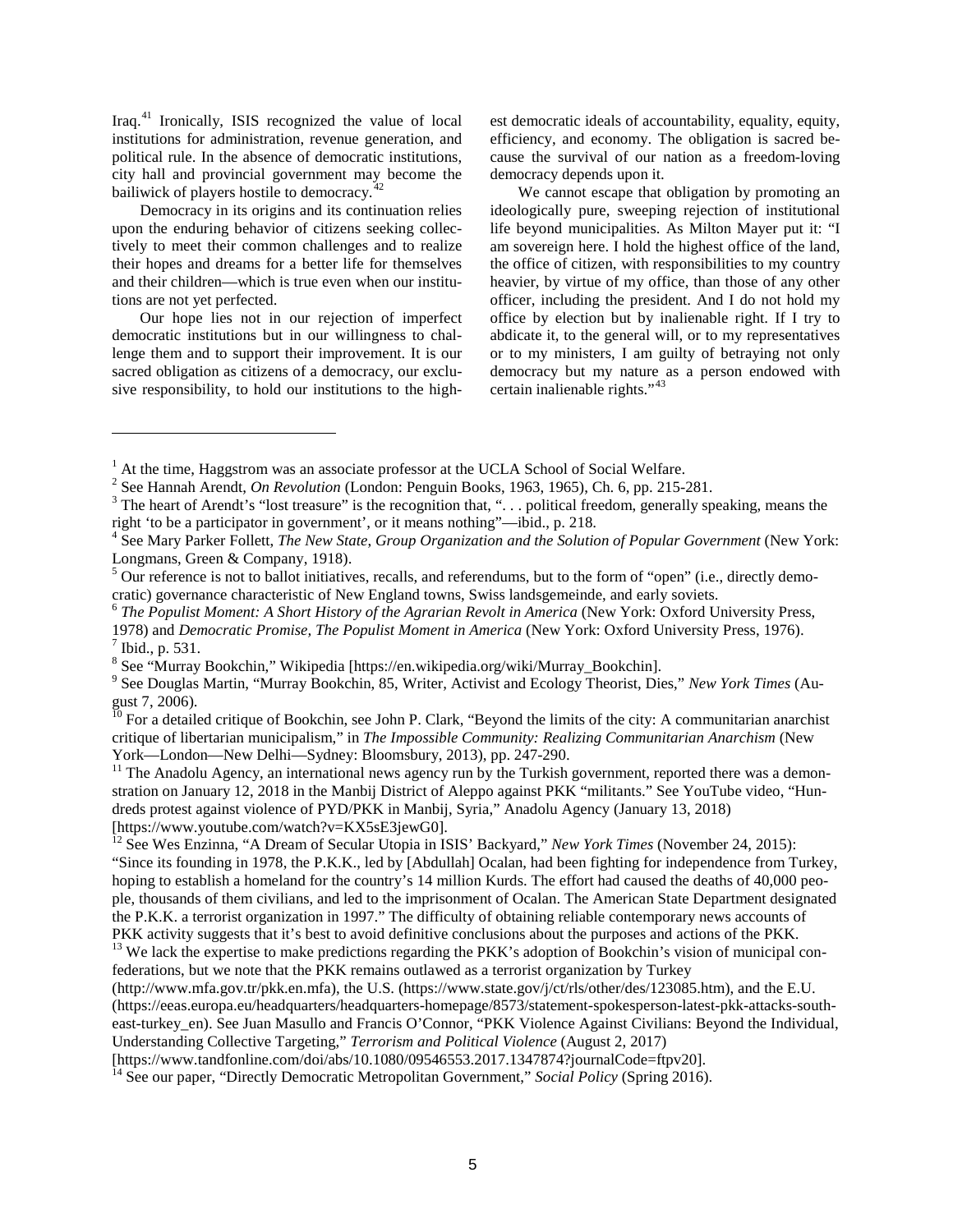<sup>15</sup> See Moshe ben Asher, Externalities and Spillovers, in "Vill Economics" (unpublished paper, 1978), pp. 14-16 [http://www.gatherthepeople.org/Downloads/VILL\_ECONOMICS.pdf].<br><sup>16</sup> The metropolitan missions focus on responsibility for "indivisible" public goods and services—those which are

vertically integrated and do not lend themselves to provision by multiple neighborhood organizations—which includes: air pollution control, water supply and purification, waste disposal, street and boulevard construction and maintenance, superior court civil and criminal judicial administration, and the like.

<sup>17</sup> See Murray Bookchin, "Libertarian Municipalism: An Overview," Institute for Social Ecology (1991) [\[https://theanarchistlibrary.org/library/murray-bookchin-libertarian-municipalism-an-overview\]](https://theanarchistlibrary.org/library/murray-bookchin-libertarian-municipalism-an-overview). <sup>18</sup> There are undoubtedly potential glitches in this picture too. See, for example, Mancur Olson, *The Logic of Collec-*

*tive Action, Public Goods and the Theory of Groups* (Cambridge, MA: Harvard University Press, 1965, 1971).

<sup>20</sup> See Clark, "Beyond the Limits of the City: A Communitarian Anarchist Critique of Libertarian Municipalism," Academia.edu, p. 16

[https://www.academia.edu/16545120/ Beyond the Limits of the City A Communtarian Anarchist Critique of Libertarian\_Municipalism].<br><sup>21</sup> These include the powers to legislate, to tax, to spend public monies, to police, to take by eminent domain, and to

market tax-free bonds.<br><sup>22</sup> The bias in this direction is revealed in scholarly academic and professional planning literature as normative. The

costs of mass alienation of the citizenry from the exercise of public powers is not simply downplayed but ignored altogether. See, for example, in regard to Los Angeles: Roger Keil, "Governance Restructuring in Los Angeles and Toronto: Amalgamation or Secession?" *International Journal of Urban and Regional Research*, 24(4):758-781 (December 2000).

<sup>23</sup> For a detailed treatment of this variation on two-tier metropolitan government, see Moshe ben Asher, *Social Infrastructure Organizing Technology*, Part Three—Macro Technology, Institutional Schematic (updated from original publication of doctoral dissertation; Berkeley: University of California, PhD dissertation, 1980), pp. 52-74 [http://www.gatherthepeople.org/Downloads/SIOT.pdf]. <sup>24</sup> See, for example: Bianca Barragan, "Mapped: The Los Angeles Land Lost to 'Careless' Development," Los An-

geles Curbed [https://la.curbed.com/2016/5/18/11705234/los-angeles-lost-land-development-map] and Editorial Board, "A case study in why Angelenos think City Hall is corrupted by developers," *Los Angeles Times* (November 1, 2016).

<sup>25</sup> See Senate Bill No. 827, January 3, 2018 (Amended in Senate, March 1, 2018), California Legislative Information [https://leginfo.legislature.ca.gov/faces/billTextClient.xhtml?bill\_id=201720180SB827]. <sup>26</sup> See Benjamin Schneider, "YIMBYs Defeated as California's Transit Density Bill Stalls," Citylab (April 18, 2018)

[https://www.citylab.com/equity/2018/04/californias-transit-density-bill-stalls/558341/]. For more definitive treatment, see Liam Dillon, "A major California housing bill failed after opposition from the low-income residents it aimed to help. Here's how it went wrong," *Los Angeles Times* (May 2, 2018).<br><sup>27</sup> See: Joe Fitzgerald Rodriguez, "SB 827 rallies end with YIMBYs shouting down protesters of color," *San Fran-*

<span id="page-5-0"></span>*cisco Examiner* (April 5, 2018) and David Zahniser, Liam Dillon, and Jon Schleuss, "Plan to dramatically increase development would transform some L.A. neighborhoods," Los Angeles Times (March 25, 2018).

<sup>28</sup> See Edmon J. Rodman, "Guide for the Jewplexed: Sacramento: Are you knocking down the tent?" MegilLA#22 (April 6, 2018) [email broadcast from edmojace@gmail.com].

<span id="page-5-1"></span> $^{29}$  As one Idaho native living in a small town understands the heart of this conception: "This is localism, a bottomup, practically oriented way of looking at today's biggest policy dilemmas. Instead of always or only seeking to fix municipal issues through national policy [or for that matter, state or metropolitan policy], localism suggests that communities can and should find solutions to their own particular problems, within their own particular contexts. The best walkability solutions for Washington, D.C., may not work in my town. Urban revitalization efforts in Detroit will need to look different than those efforts employed in rural Iowa. If we're to find hope and unity for our politics in this fractured era, localism may be the perfect place to start." See Gracy Olmstead, "Can 'Localism' Restore Sanity to U.S. Politics?" New York Times (April 11, 2018).

<span id="page-5-2"></span><sup>30</sup> For the theoretical underpinnings of polycentric government, see: Vincent Ostrom, *The Political Theory of a Compound Republic, A Reconstruction of the Logical Foundations of American Democracy as Presented in The*  <sup>31</sup> See our paper, "Public Powers for the Commonweal: A Challenge to Faith-Based Organizing" Social Policy (Winter 2015).

 $32$  Industry reactions to late nineteenth and twentieth century labor organizing suggest what the response would be nowadays to the rise of libertarian municipalism intent on wealth-confiscation. See for example, Robert Michael Smith, *From Blackjacks to Briefcases: A History of Commercialized Strikebreaking and Unionbusting in the United States* (Athens, OH: Ohio University Press, 2003) and Stephen H. Norwood, *Strikebreaking and Intimidation: Mer-*